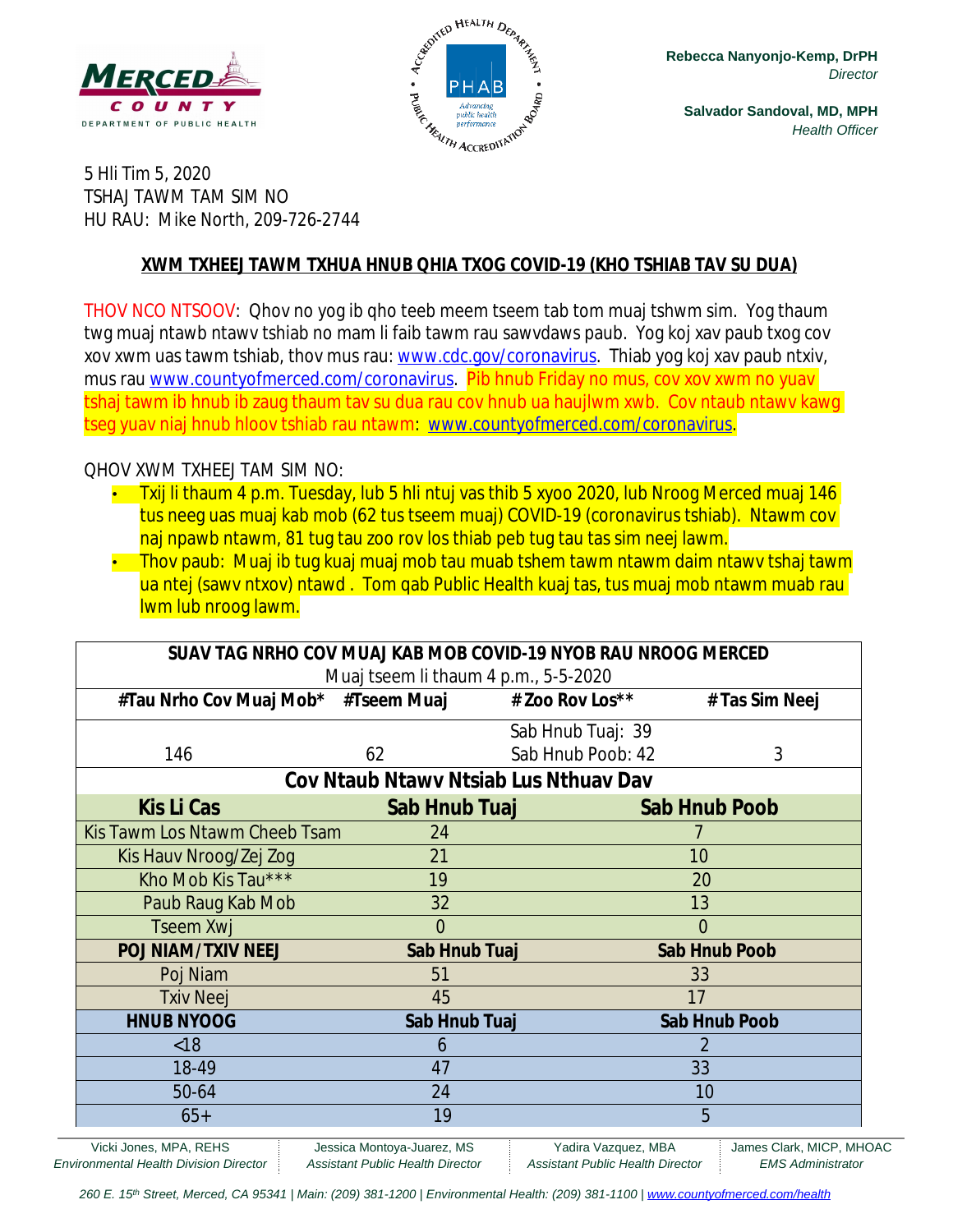Sau qhia:

- 1. \*Qhov hais tias tag nrho cov muaj mob suav nrog tag nrho cov uas tau zoo rov los thiab tag nrho cov uas tau tas sim neej huv si.
- 2. \*\*Zoo rov los txhais tau hais tias nws tsis muaj tsos mob lawm thiab tsis siv tshuaj tau li 72 xooj moos.
- 3. \*\*\*Cov kho mob kis tau, suav nrog cov kis sab nrauv thiab sab hauv nroog huv si.
- 4. Cov zos nyob rau sab hnub tuaj ntawm lub nroog Merced County: Atwater, Ballico, Bear Creek, Calpack, Cressey, Delhi, El Nido, Hilmar, Irwin, Le Grand, Livingston, Merced, Planada, Snelling, Stevinson, Tuttle, thiab Winton.
- 5. Cov zos nyob rau sab hnub poob ntawm lub nroog Merced County: Dos Palos, Gustine, Los Banos, Santa Nella, thiab Volta.
- **Qhia tseem tias yog lub zos twg**: Vim txojcai tiv thaiv tib neeg tej ntaub ntawv, lub Nroog Merced thiaj tsis tau qhia tseem tawm tias yog lub zos twg yog lub muaj cov neeg muaj cov kab mob no txog rau thaum hnub Monday, 4 hli tim 13. Vim tias cov naj npawb tseem tsawg tsawg ntawm cov kuaj tau tus kab mob ntawm thiab vim peb cov zos qee qhov loj dua lwm los zos lossis me dua thiab muaj tej qho chaw tsis koom ua ke nrog cov zej zog, yog tias peb qhia cov naj npawb nov tawm ua ntej, yuav muaj qho taw ruaj tias yog leej twg thiab yuav yuam cai ntawm tus neeg mob txog cai uas tsis pub leejtwg paub. Tsis tas li ntawd, yog tso cov ntaub ntawv ntawd tawm, yuav muaj ib qhov kev qhia tsis tseeb thiab yuav muaj ib qho kev cuav nkag siab rau ntawm kev ruaj ntseg rau ntawm zej zos uas tsis muaj cov uas muaj mob, yuav ua tau kom kis mob COVID-19. Tiam sis, xws li lwm lub nroog ntawm ib cheeb tsam, lub Nroog Merced tau muaj cov muaj kab mob siab txaus uas cov neeg mob txoj kev tsis pub lwm tus neeg paub tsis yog ib qhov kev pheej hmoo hauv lub zej zos uas muaj li 5 tus muaj mob los tshaj. Vim li ntawm, peb thiaj li tso tawm/hais qhia ncaj qha tias lub zej zog twb muaj 5 tug los tshaj ntawd:

Sau Qhia: \*Tsuas yog cov zej zog uas muaj li 5 tug lossis tshaj thiaj qhia tawm ntawm daim ntawv no. Cov naj npawb ntawm daim ntawv no tsuas qhia txoq cov uas muaj mob, suav nrho cov tseem muaj mob, cov zoo rov los, thiab cov tas sim neej.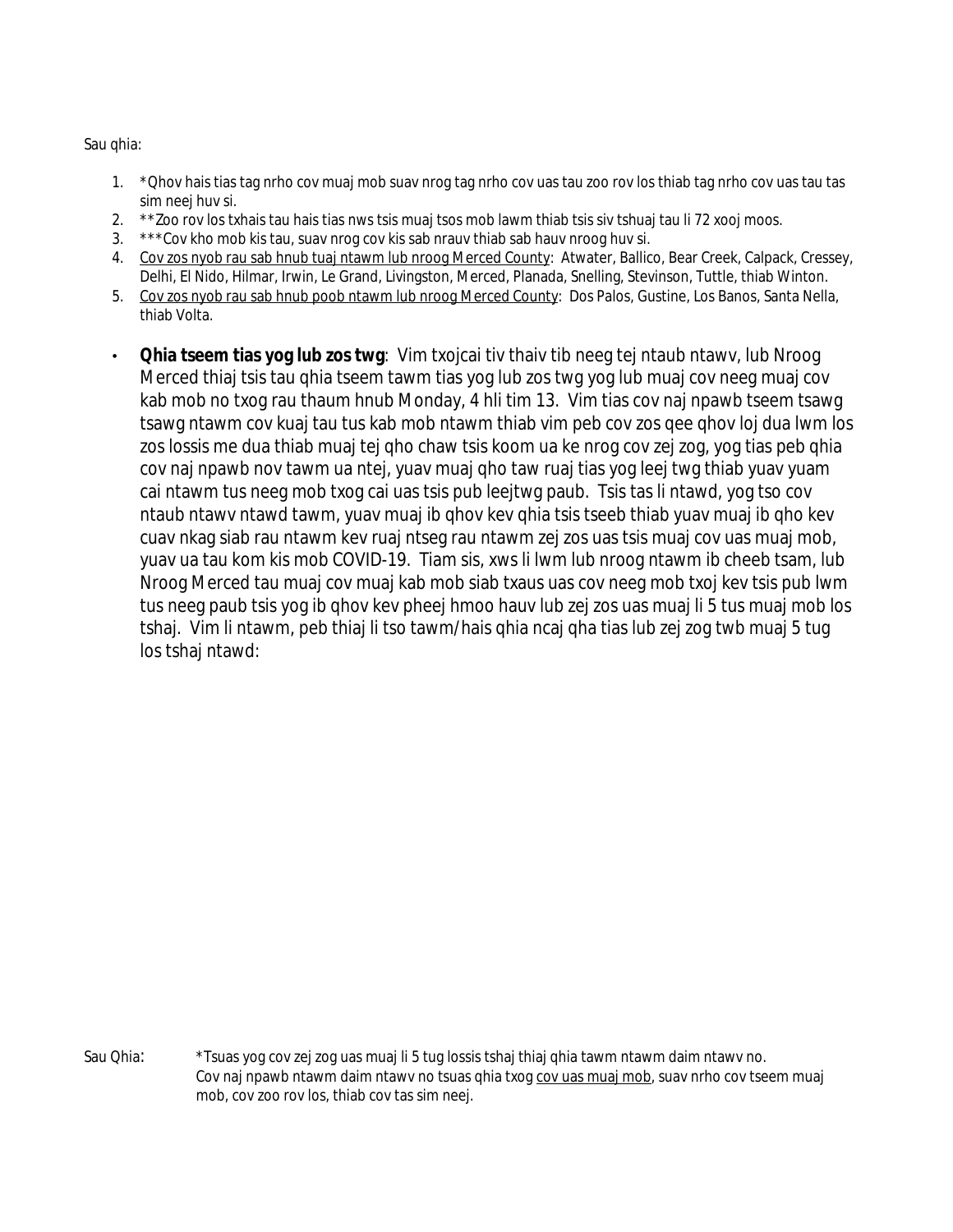- Raws li cov ntaub ntawv uas cov muaj mob no tau hais, cov ua haujlwm nram Public Health mam xwj seb qhov kev pheej hmoob ntawm kis li cas thiab mus nrog cov neeg uas nws tau kis los sis tau nrog ua ke tham.
- Raws li txoj cai, lub Hoom Kas Public Health qhia tsis tau cov neeg no tej ntawb ntawv hais tias tus uas muaj qhov kab mob no yog leej twg.
- Nyob rau lub xeev California, muaj 58,281 tus neeg uas muaj mob, muaj 2,365 tus neeg tau tas sim neej.

### **TEJ YAM HAUJ LWM UA NYUAM QHUAV UA TSIS NTEV NO:**

- Merced County Public Health niaj hnub koom tes nrog cov nom tswv kav teb chaw, kav lub xeev, kav lub nroog thiab kav lub zos tham txog txoj kev tiv thiav rau yav pem suab. Lawv kuj koom tes nrog California Department of Public Health thiab Centers for Disease Control and Prevention saib xyuas txog COVID-19.
- Los mus sib koom tes nrog rau lub Hoob Kas Merced County Office of Emergency Services thiab niaj hnub tham txog xwm txheej ntawm cov Hoob Kas nom tswv hauv lub nroog, tsev kawm ntawv thiaj cov neeg uas ua hauj lwm pab saib xyuas tib neeg txoj kev noj qab nyob zoo hauv peb lub nroog.
- Hnub no kuj muaj ib rooj sab laj ntxiv los ntawm cov ua haujlwm saib xyuas kev noj qab haus huv, cov tub ceev xwm, cov thawj coj neeg ua haujlwm thiab lwm cov coj hauv lub Nroog, tham txog seb yuav ua muab tswv yim li cas los thiaj yuav qheb cov lag luam hauv nroog no kom raws to Tswj Xeev txoj cai. Tsis tas li ntawm, tus Tswj Xeev Newson tau tshaj tawm hnub no tias lub Xeev yuav pib mus rau "Stage 2" ntawm txoj cai pib hnub Friday no yog tias muaj tej qhov cai ua tau lawm. Qhov pauv no, yuav los raws li kev txhim kho ntawm cov muaj mob COVID-19 thiab lawv txojkev noj qab haus huv puas qhia tau tias muaj tsawg leej thiab puas noj qab haus huv, yuav tso cai rau tej lub lag luam rov qab qheb qhov rooj dua thiab kho lawv qhov kev muag khoom, xwb li kom cov qhua tuaj nqa lawv cov khoom lawv yuav ntawd ntawm ntug kev. Qhov nov yuav qheb nrog lag luam muag ntawv, lag luam muag nkauj, lag luam muag khoom ua si, muag pa, lag luam muag khoom ntaus pob ncaws pob thiab lwm yam. Tom qab lub lim tiam no tus Tswj Xeev mam li yuav qhia tseeb dua thiab mus cov cai kom ua raws. Lub Nroog Merced thiab nws cov khub/phooj ywg cog lus tias yuav tiv thaiv cov laj mej pej xeem txojkev noj qab haus huv thaum lawv tseem ua haujlwm ua ken rog lag luam hauv zej zog los mus pab lawv thaum lawv mus txoj kev nyuaj no.
- Txojkev kuaj tus kab mob COVID-19 muaj rau txhua tus neeg nyob hauv Nroog Merced. Ua tsaug rau txojkev sib koom tes ntawm luv Xeev thiab Optumserve (ib lub tuam txhab ntiag tug uas ua haujlwm saib xyuas kev noj qab haus huv uas tau muaj ntaub ntawv cog lus rau lub Xeev), ib qho chaw kuaj tshiab qheb hnub no rau ntawm Merced County Fairgrounds nyob ntawm 900 Martin Luther King, Jr. Way, Merced. Qhov chaw kuaj tshiab no yuav kuaj tau tshaj li ntawm 100 tug neeg ib hnub ntxiv. Qhov chaw yuav qheb thaum 7 teev sawv ntxov txog 7 teev tsaus ntuj, Monday txog Friday. Vim yuav muaj neeg coob xav kuaj, cov kuaj no muab pauv rau teem sij hawm tuaj kuaj xwb thiaj yuav tsis muaj cov nyob tos ntev ntev. Cov ua cia li tuaj nkag tsis tau teem sij hawm, yuav tsis kuaj.
	- o Sau npe teem sij hawm hauv [www.lhi.care/covidtesting](http://www.lhi.care/covidtesting) los sis hu rau 1-888-634-1123.
- Ntaub ntawv qhia txog Merced County COVID-19 nyob rau webpage, [www.countyofmerced.com/coronavirus](http://www.countyofmerced.com/coronavirus), muaj lus tshaj tawm tshiab txhua hnub thiab txij li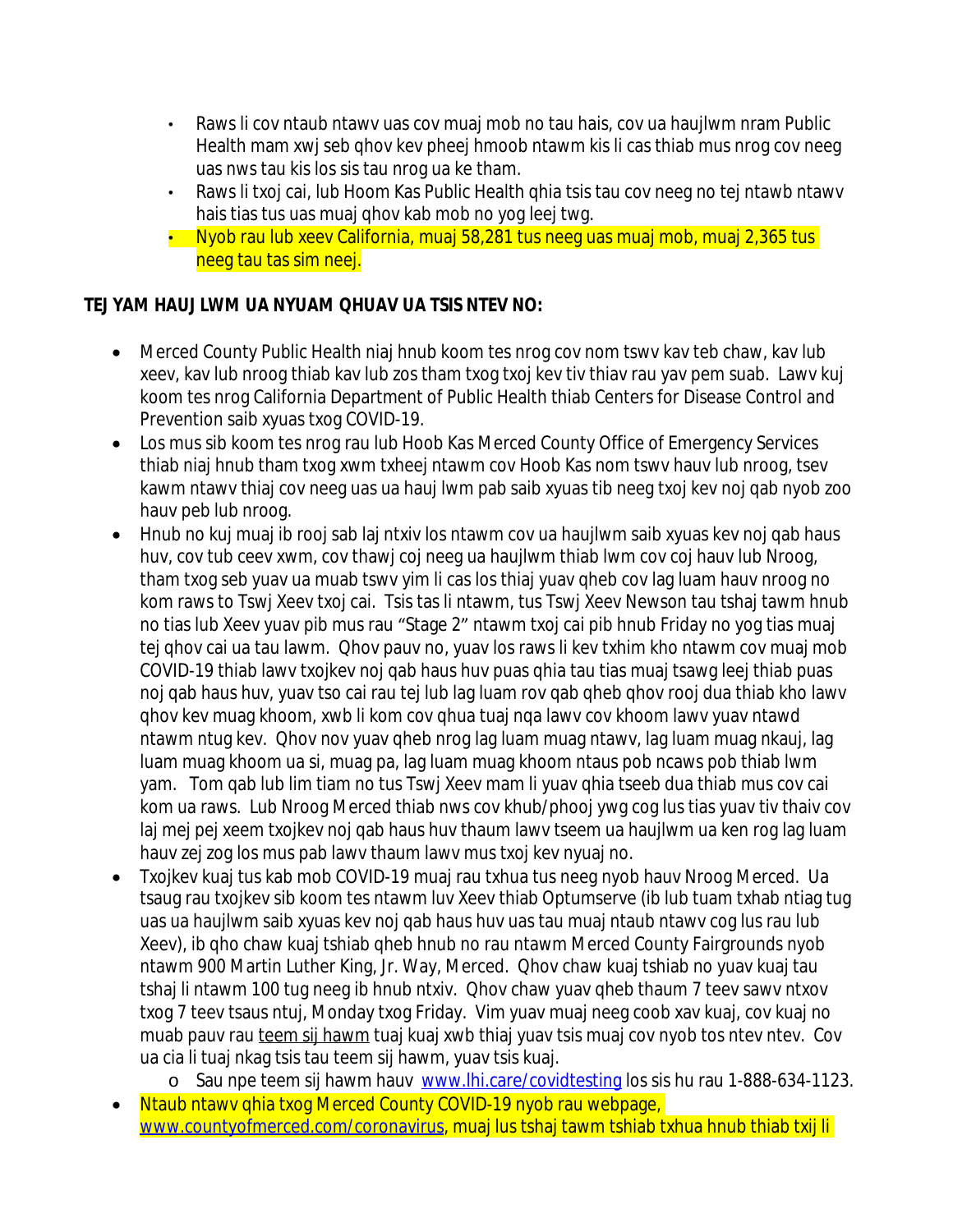tag kis (Wednesday) yuav ntxiv ib daim interactive dashboard uas muaj kev qhia txog COVID-19 nyob hauv lub nroog thiab nyob rau hauv chav tsam ntawm no.

- Lub Hoob Kas Merced County Office of Emergency Services thiab Merced County Department of Public Health los sib koom tes rau hnub tim 13 lub 3 Hli Ntuj los hais tias muaj xwm txheej ceev. Nyob rau hnub 16 lub 3 Hli Ntuj, lawv thiaj li hu ib lub rooj sab laj es cov Board of Supervisors thiaj pom zoo daim ntawv ntawd.
- Nyob rau lub 3 Hli Ntuj Vas Thib 19, tus Tswv Kav Xeev California Gavin Newson tau hais tawm rau nws daim ntawv N-33-20, thov kom sawvdaws nyob twj ywm hauv tsev. Nyob rau hnub vas thib 20 lub 3 Hli Ntuj, Merced County's Health Officer kuj tau pom zoo thiab xa daim ntawv tawm kom cov pej xeem nyob rau lub nroog nyob twj ywm hauv tsev tsuas yog tawm mus uas hauj lwm los sis muaj yuav khoom tseem ceeb xwb.
- Lub Hoob Kas Merced County Public Health Department Operations Center twb qheb thaum lub Ib Hli Ntuj Vas Thib 27 Xyoo 2020 (100 hnub) los mus npaj tos txog rau COVID-19 uas nyob ib ncig ntawm peb lub zos thaib lub nroog. Lub Merced County Emergency Operations Center thiab Human Services Agency Department Operations Center los yeej ua haujlwm tam sim no thiaj.

## **LUS TSHAJ TSHIAB TXOG KEV KUAJ COVID-19:**

- Txojkev kuaj COVID-19 muaj tag nrho rau cov pej xeem nyob hauv Nroog Merced.
	- o Merced County Fairgrounds: 900 Martin Luther King Jr. Way, Merced
		- o 7 a.m. txog 7 p.m. Monday-Friday
		- o Cuv/Sau npe ntawm [www.lhi.care/covidtesting](http://www.lhi.care/covidtesting) los sis hu xov tooj 1-888-634-1123
		- o Vim yuav muaj neeg coob xav kuaj, cov kuaj no muab pauv rau teem sij hawm tuaj kuaj xwb thiaj yuav tsis muaj cov nyob tos ntev ntev. Cov ua cia li tuaj nkag tsis tau teem sij hawm, yuav tsis kuaj.
- Nyob rau hauv txoj kev kho mob rau pej xeem, txhua tus tib neeg uas muaj mob raws li CDC txoj cai raug mob nhyav hauv lub nroog Merced County twb coj mus kuaj tag lawm.
- Txij li hnub Friday, 5 hli tim 1, 2,435 tug twb mus kuaj hauv lub Nroog Merced: 2,127 tus tsis muaj mob, 136 tus muaj mob, thiab 172 tug tseem kuaj los sis tsis paub. Cov naj npawb no suav nrho cov uas kuaj ua ke ntawm cov chaw kuaj ntsav thiab kuaj zis thiab ntawm cov chaw kuaj mob rau pej xeem. Cov naj npawb no yuav muab kho dua nyob rau hnub Monday.
- Public Health tseem nrhiav lwm txoj kev los kom kuaj tau zoo dua rau cov muab kev pab cuam thoob hauv zej zog thiab kom kuaj tau ntau me ntsis hauv lub nroog. Lawv yeej yuav qhia rau peb yog tias kuaj tau cov muaj tus kab mob tawm ntawm qhov twg los (kev saib xyuas noj qab haus huv los sis ntawm cov chaw kuaj ntsav kuaj zis).
- Nyob rau hauv lub 3 hli yuav tas, lub Nroog Merced tau qheb ob lub "mobile specimen collection sites" los mus kuaj cov COVID-19. Thaum pib, yuav muaj ob hnub kuaj rau ib av thiv, ib lub nyob rau sab hnub poob haus lub Nroog, thiab ib lub nyob rau sab hnub tuaj hauv lub Nroog. Ib lub yuav qheb li 4 xooj moos ib hnub. Yog tias muaj khoom kuaj ntxiv thiab tib neeg coob los pab, yuav qheb ntev me ntsis thiab qhev ntau hnub ntxiv.
	- o **LUS CEEB TOOM**: Yog leej twg yuav mus siv cov chaw no, yuav tsum teem sij hawm ua ntej thiab koj yuav tsum muaj ib daim ntawv xa los ntawm tus nais maum thiab pom zoo ua ntej los ntawm Merced County Department of Public Health. Yog tias koj tsis muaj it tug nais maum tiam sis koj muaj cov tsos mob no, hu tau rau 209-381-1180 tuaj sab laj. Leej twg los xib, yog tsis tau tso cai rau mus kuaj ua ntej, tus ntawd peb yuav tsis kuaj. Thaum nej teem sij hawm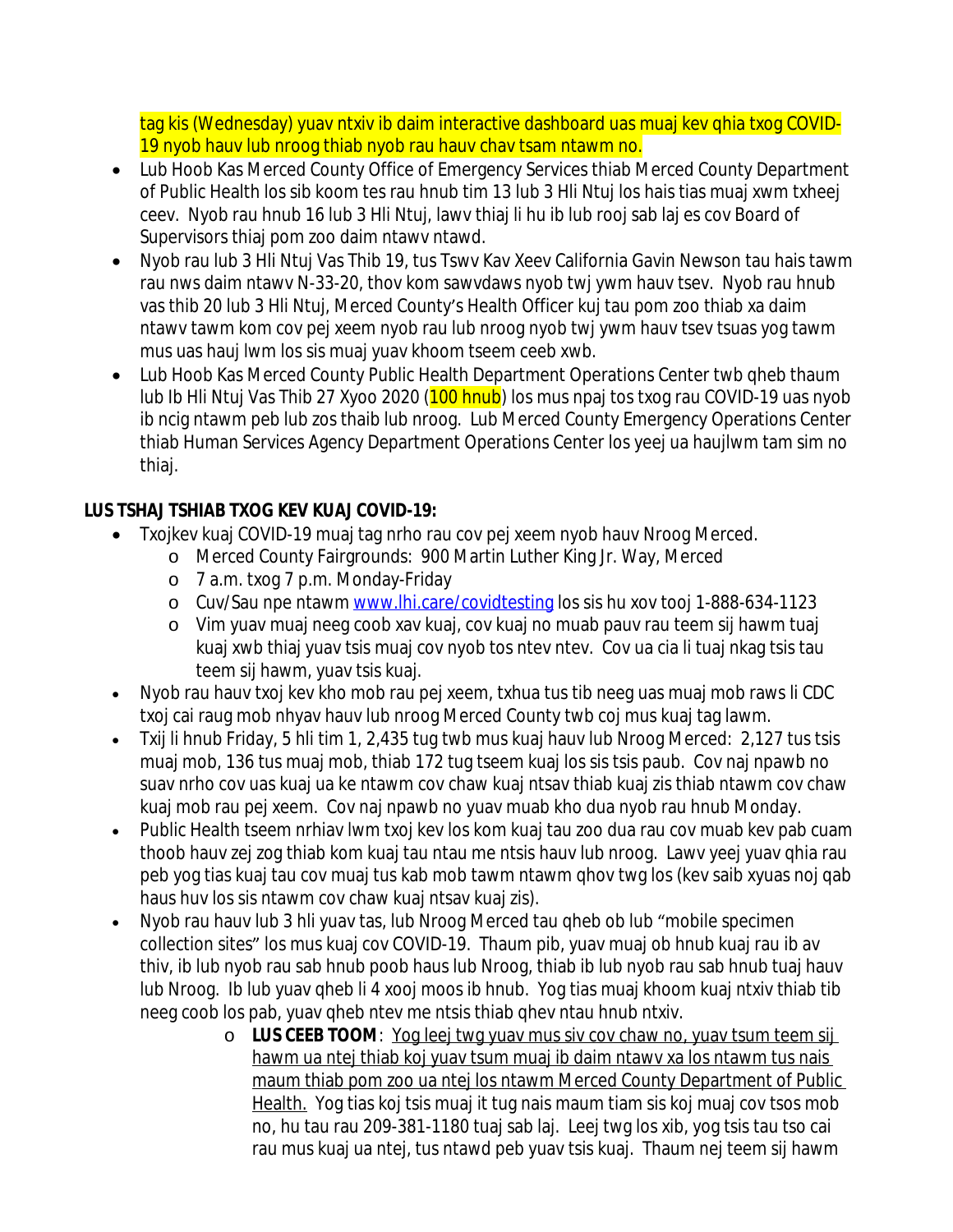kuaj tas lawm peb mam li yuav qhia qhov chaw kuaj ntawd rau nej tias nws nyob qhov twg. Yog xav paub ntxiv hu rau 209-381-1180.

## **COVID-19 COV TSOS MOB THIAB COV KEV CEEV FAJ:**

- Coronavirus cov tsos mob muaj li: mob sib mus txog rau mob ntsws hnyav, ua npaws, hnoos thiab ua pa nyuaj. Yog tsos mob muaj tshwm tawm, tus neeg mob yuav tsum nyob twj ywm hauv tsev thiab cais nws tus kheej ntawm lwm tus.
- Yog muaj leej twg tau mus cuag nrog ib tug neeg uas tej zaum muaj qhov kab mob COVID-19 thiab cov tsos mob no yuav tsum hu nws to nais maum thiab lub hoob kas saib xyuas txoj kev noj qab nyob zoo sai li sai tau.
- Yuav tsum hu koj tus nais maum ua ntej tso mam mus tom nws lub hoob kas. Tsis txhob hu 911 yog koj xav tias koj muaj COVID-19, tsuas yog koj muaj kev muaj mob hnyav heev thiab yuav tsum tau kev pab.
- Lub sij hawm no yog ib lub sij hawm muaj kawb thuas. Nws muaj ntau yam kev uas koj yuav tiv thaiv tau koj tus keej thiab cov uas nyob ib ncig ntawm koj:
	- o Ntxuav koj ob txhais tes xaum maum nrog suj npus thiab dej li 20 ses nkoos.
	- o Tsis txhob kov koj qhov muag, qhov ntswg thiab qhov ncauj yog tias koj tsis tau ntxuav tes.
	- o Tsis txhob nyob ze ze ntawm ib tug neeg uas muaj mob.
	- o Tsis txhob mus ua hauj lwm, mus kawm ntawv los sis mus ze ze ntawm lwm tus neeg yog tias koj muaj tsos mob ib yam li ua npaws los sis hnoos.
	- o Yog tias koj txham los sis hnoos, muab ib daig ntawv tshuab ntswg los npog koj qhov ncauj es hnoos los sis txham rau daim ntawv tas ces muab daim ntawv coj mus pov tseg.

# **MUAJ NTAU YAM QHUAB QHIA UAS YUAV PAB TAU KOJ:**

- Yog koj xav tau xov xwm tshiab txog COVID-19 mus sau koj qhov email rau: [www.countyofmerced.com/coronavirus](http://www.countyofmerced.com/coronavirus)
- Merced County Public Health **webpage uas muaj ntaub ntawv** txog COVID-19: o [www.countyofmerced.com/coronavirus](http://www.countyofmerced.com/coronavirus)
- **Yog xav paub ntxiv txog** los ntawm Merced County Public Heath, hu rau:
	- o 209-381-1180 (Lus Askiv, lus Mev thiab lus Hmoob. Muaj tus tib neeg yuav nrog koj tham thaum 8 moos sawv ntxov mus txog 5 moos tsaus ntuj.)
- Yog muaj lus nug tshwj xeeb txog COVID-19 **email** mus rau Merced County Public Health: o [COVID-19@countyofmerced.com.](mailto:COVID-19@countyofmerced.com)
- Yog xav paub ntxiv txog **CDC cov lus tshaj taum**:
	- o <https://www.cdc.gov/coronavirus/2019-ncov/whats-new-all.html>
- Yog xav paub txog **kev pab hauv tsev los sis rau yus tsev neeg** los ntawm CDC: o <https://www.cdc.gov/coronavirus/2019-ncov/community/home/index.html>
- Nrog koj **cov menyuam** tham txog coronavirus:
	- o https://www.pbs.org/parents/thrive/how-to-talk-to-your-kids-about-coronavirus
- Txoj cai pab **cov neeg muaj lub hoob kas hawj lwm los sis taj laj/lag luam** thiab cov tsev ntawd:
	- o <https://bit.ly/2IH2G2u>
	- o <http://www.covid19.ca.gov/>
- Yog tias **taj laj muab khoom nce nqe kim** vim muaj kab mob no qhia rau: